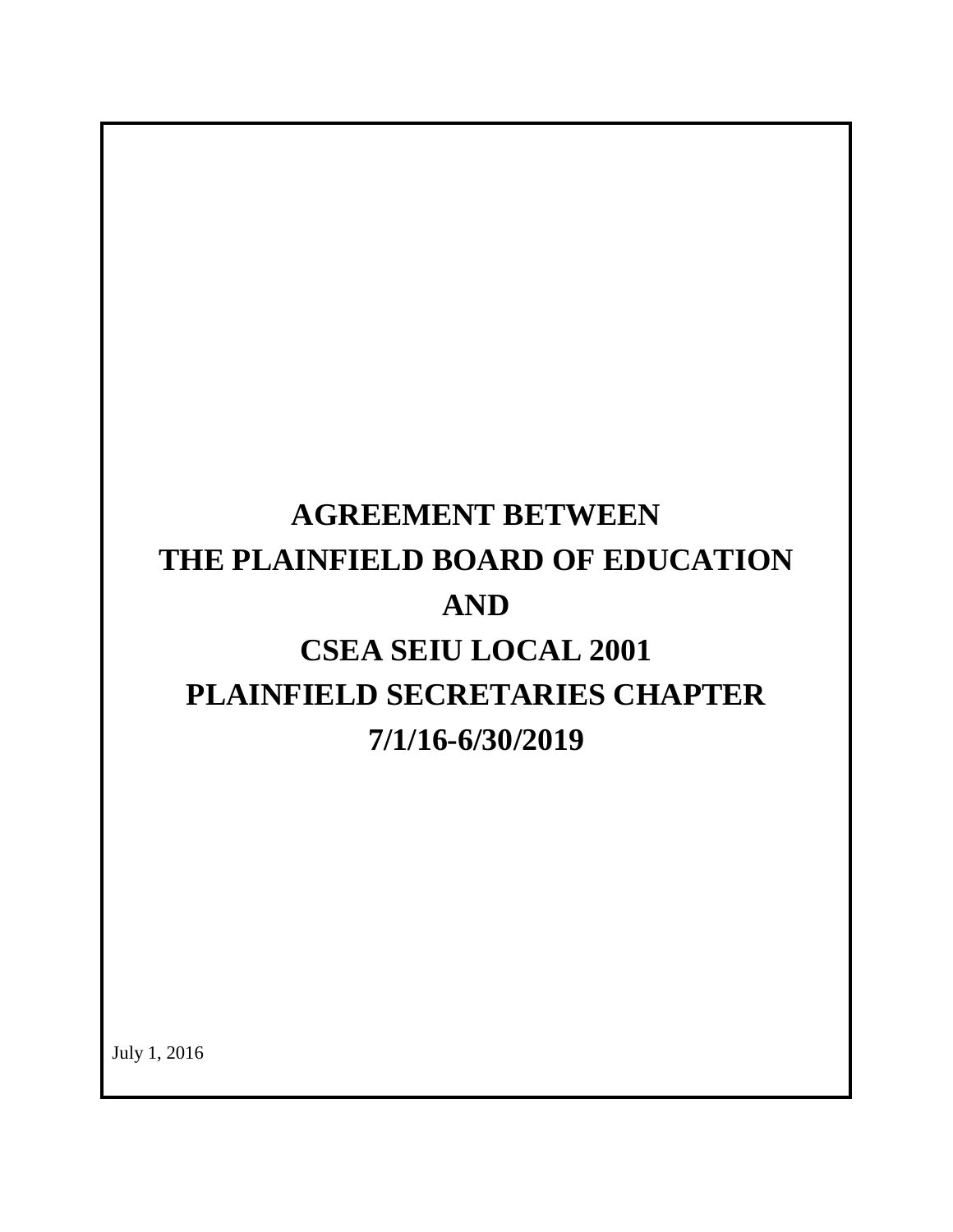# **TABLE OF CONTENTS**

| $\mathbf I$  | Recognition                                         | $\mathbf{1}$   |
|--------------|-----------------------------------------------------|----------------|
| $\mathbf{I}$ | <b>Management Rights</b>                            | $\mathbf{1}$   |
| III          | Salaries                                            | $\mathbf{1}$   |
| IV           | Insurance                                           | $\overline{2}$ |
| V            | Miscellaneous (Vacancies, Work Schedule, Snow Days) | $\overline{2}$ |
| VI           | Holidays & Vacation Days                            | 3              |
| <b>VII</b>   | <b>Leave Provisions</b>                             | $\overline{4}$ |
| <b>VIII</b>  | <b>Grievance Procedure</b>                          | 5              |
| IX           | Duration                                            | 6              |
| X            | <b>Savings Clause</b>                               | 6              |
| XI           | Severance Pay                                       | 6              |
| XII          | <b>Dues Deduction</b>                               | 6              |
| XIII         | <b>Union Rights</b>                                 | $\overline{7}$ |
| <b>XIV</b>   | Layoff/Recall                                       | $\overline{7}$ |
| XV           | Pension                                             | 8              |
| XVI          | Family & Medical Leave                              | 8              |
| <b>XVII</b>  | Personnel File                                      | 8              |
| <b>XVIII</b> | <b>Signature Block</b>                              | 9              |
| Appendix A   | <b>Salary Schedule</b>                              | 10             |
| Appendix B   | Maternity Leave Law                                 | 11             |
| Appendix C   | <b>Insurance Programs</b>                           | 12             |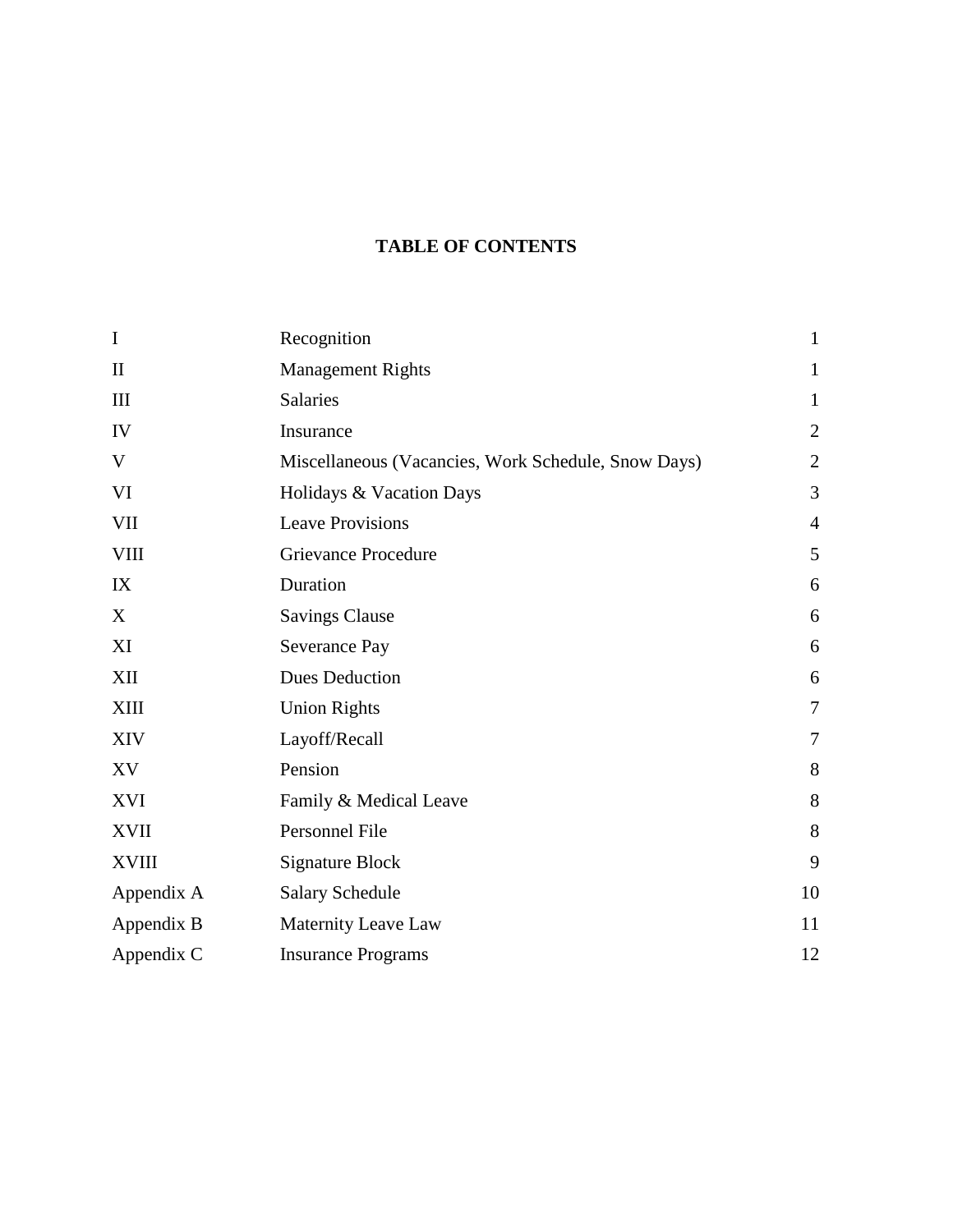This agreement is made and entered into by and between CSEA SEIU Local 2001 and the Plainfield Secretaries Chapter, hereinafter referred to as the "Union" and the Plainfield Board of Education hereinafter referred to as the "Board".

#### ARTICLE I

#### RECOGNITION

The Board recognizes CSEA SEIU Local 2001 as the exclusive bargaining representative for employees in the unit consisting of employees of the Board engaged in secretarial work, other than the Superintendent's secretary, in the public school system of the Town of Plainfield, for the purpose of, and with all the rights and privileges as provided by M.E.R.A, 7-467, et. seq., in accordance with the Recognition Agreement executed between the Board and the Union on the 13th of January, 1969.

#### ARTICLE II

#### MANAGEMENT RIGHTS

#### A. BOARD RIGHTS

It is recognized that the Plainfield Board of Education has the sole right to direct the operations of the school district in all aspects including, but not limited to, the following:

To determine the type of work to be performed; to assign all work to employees; to determine hours of work; to hire employees; to prescribe and enforce reasonable rules and regulations for the performance of work in accordance with the requirements of the Board of Education, provided such rules and regulations are made known in a reasonable manner to the employees affected by them; to discharge or otherwise discipline any employee for just cause. These rights, responsibilities and prerogatives are not subject to delegation in whole or in part, except that the same shall not be exercised in violation of any of the specific terms and provisions of this agreement, nor in an unreasonable manner.

#### B. NON-DISCRIMINATION

The employer and the Union agree that there shall be no discrimination against the employee because of race, creed, color, age, gender, sexual orientation, national origin, mental and physical disability, genetic information, ancestry, or gender identity and expression, marital status, Union affiliation, or political activities which does not impede the performance of the employee's responsibilities.

#### ARTICLE III

#### SALARIES

The salaries for all persons covered by this Agreement are set forth in Appendix "A", which is attached hereto and made a part of this Agreement.

Secretaries will be provided an annualized pay equated to a 26-pay-cycle salary based on the contractual hourly rate and the contractual hours per year. Hours worked beyond 40 hours/week will be subject to overtime rates.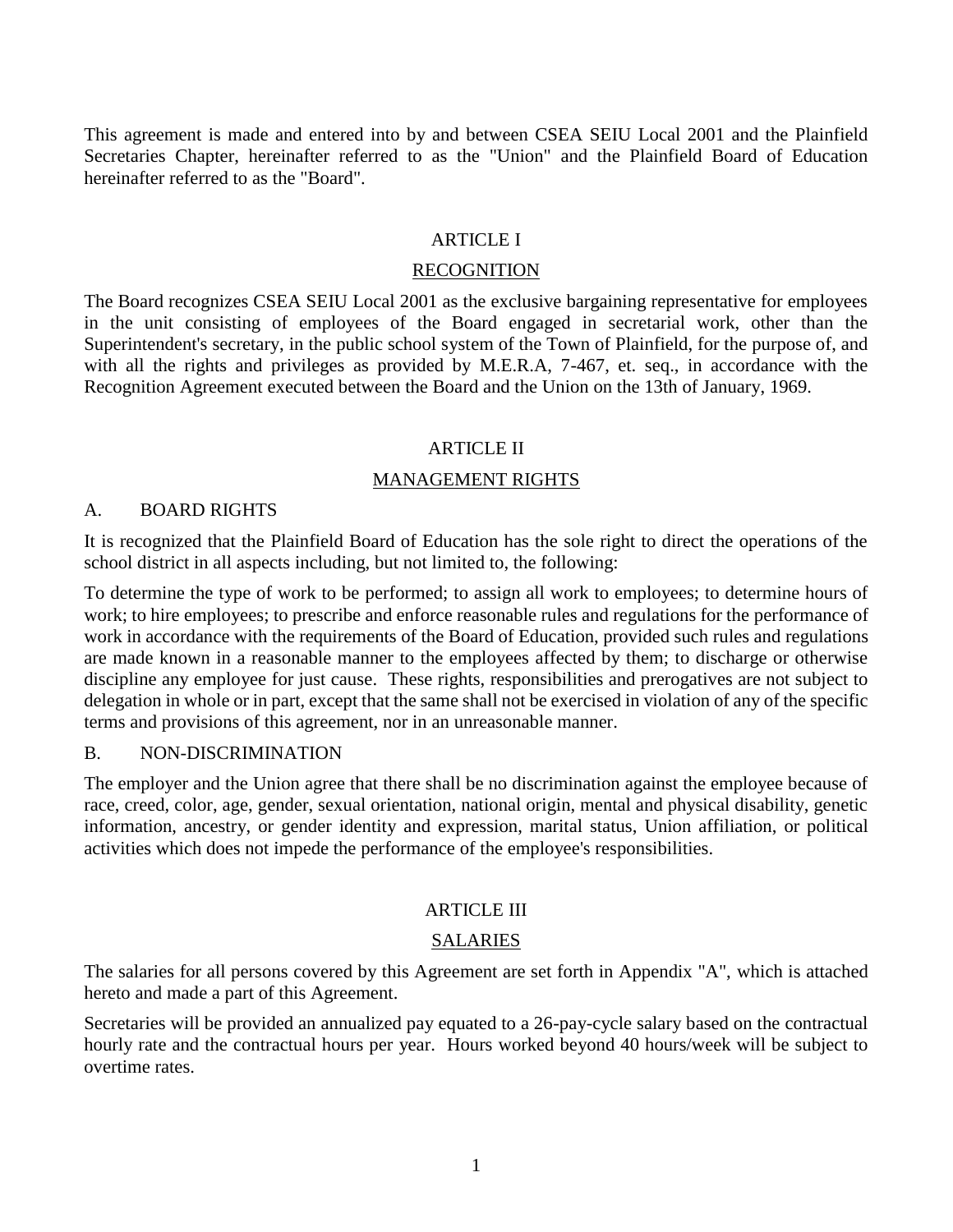#### ARTICLE IV

#### INSURANCE BENEFITS

- A. The Board shall provide secretaries and eligible dependents with group health insurance benefits. The cost sharing for the available insurance plan shall be eighty percent (80%) Board, twenty percent (20%) secretary beginning in 2015-2016.
	- 1. The group health insurance plan includes a twenty dollar (\$20.00) home and office provision; a five hundred dollar (\$500.00) hospital co-pay per admission; and a Managed Three Tier prescription drug component. The details of this plan are set forth in Appendix "C" (for informational purposes only) and in the master description of benefits on file in the Superintendent's Office.
	- 2. The details of these plans are set forth in Appendix "C" (for informational purposes only) and in the master description of benefits on file in the Superintendent's Office.
	- 3. The Board and the Association agree that, effective one calendar year prior to the effective date for the application of the federal excise tax applicable to health insurance, a different health insurance plan design will be implemented that will require the costs for health insurance to fall below the applicable threshold for the federal excise tax at all levels of coverage (single, couple, family). The Board and the Association will meet prior to implementation date to select the specific plan design to be implemented.
- B. Life Insurance for the individual at \$30,000. An employee shall be permitted to purchase additional life insurance (to the amount of his/her annual salary) at the employee's own expense, subject to the terms and conditions of the carrier.
- C. Accident and sickness weekly indemnity.
- D. Insurance carriers may be changed by the Board of Education at any time provided the insurance carrier provides comparable benefit coverage.
- E. Upon retirement, all staff members who have served a minimum of ten (10) years in the Plainfield Public School System and who are retiring from the Plainfield Public School System, will be allowed along with their eligible family members, to remain as a member of the Plainfield Board of Education health insurance group but the premium will be paid totally by the individual. The coverage would include the current Board of Education medical policies minus the life insurance. To be eligible, the retiring employee must be acceptable to the current insurance carrier and must have attained 55 years of age. This benefit is not available to employees hired after July 1, 2013.

#### ARTICLE V

#### **MISCELLANEOUS**

A. Vacancies: Openings shall be posted internally for at least five (5) working days. Postings shall include information regarding qualifications for the openings and a job description shall also be made available to bargaining unit members. Applicants within the bargaining unit who are most qualified for the vacancy or new position shall be selected on the basis of seniority. If bargaining unit members are considered by the Superintendent to be equally qualified, then the more senior bargaining unit member shall be appointed. If no qualified bargaining unit member applies for the position, the position shall be posted externally.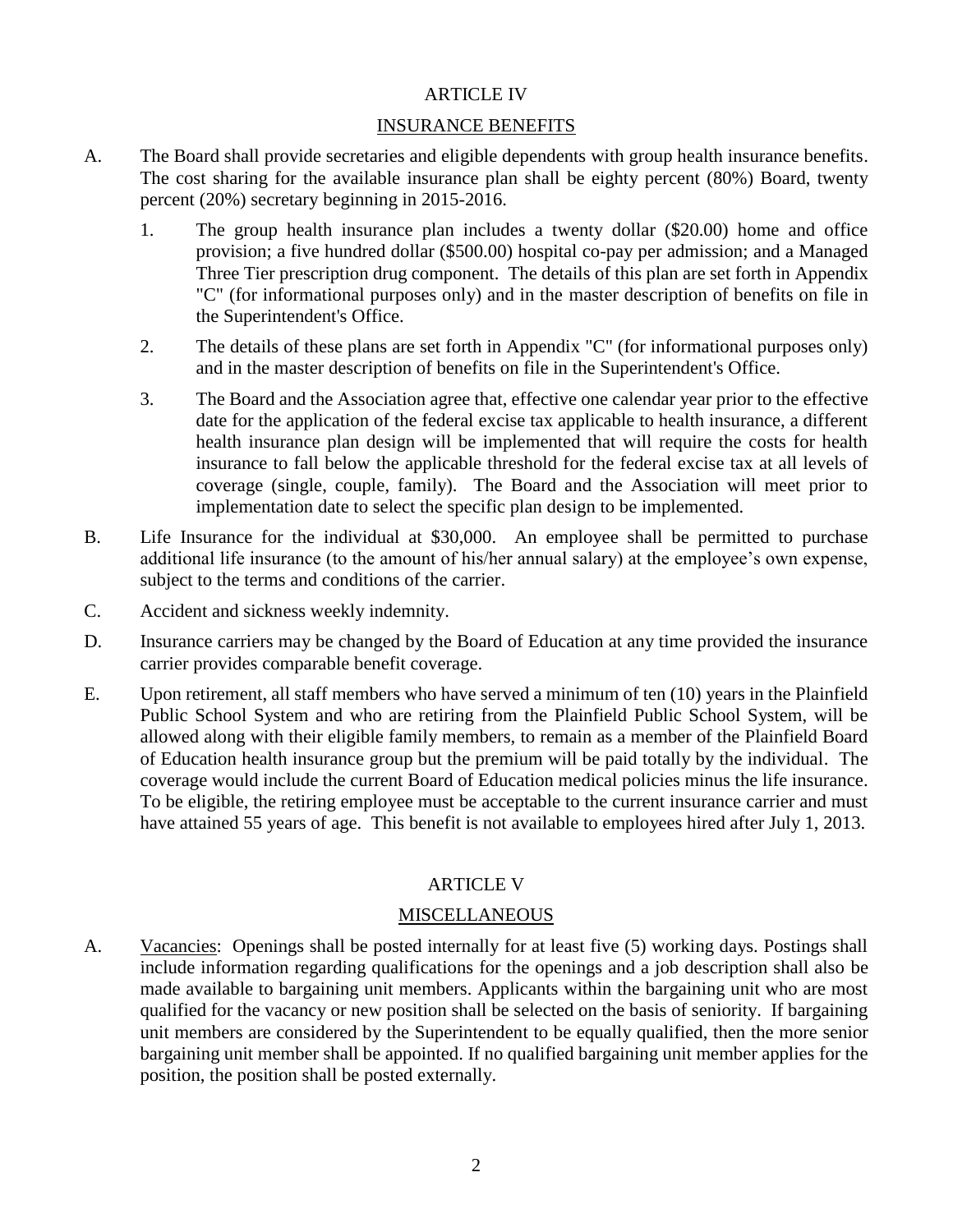B. Work Schedule: The regular work day shall be an eight (8) hour day exclusive of an unpaid lunch and the regular work week a forty (40) hour week. If a secretarial employee is requested by her supervisor to work beyond her regular assignment, compensation shall be paid at a rate equal to one and one-half times her regular rate of pay after the eight (8) hour day. Hours beyond the regular eight (8) hour work day shall be approved by the Building Principal and authorized by the Superintendent.

In the event that the Board wishes to make changes to a bargaining unit member's regular work day hours, the Board shall sit and discuss the reasons for the proposed changes with the Union.

Secretaries may arrange to have their hours adjusted during the summer and other school vacations at the discretion of the building administrator provided the work week includes a forty (40) hours of work (not to include lunch). Secretaries whose work hours are adjusted during the summer and other school vacations shall not be eligible for overtime pay during those periods unless their supervisor requests that they work beyond forty (40) hours per week.

In addition to a 30-minute, unpaid lunch, secretaries will be provided a 15 minute paid break prior to lunch when working an 8-hour work day.

- C. Snow Days: All secretaries will report to work on snow days. In the event of extreme weather conditions as determined by the Superintendent or designee, secretarial personnel will be notified by Superintendent or designee that they are not required to report to work. Any employee who finds it impossible to report to work due to the weather conditions, may use a personal leave day, a vacation day or an unpaid day.
- D. Emergency Days: For any work day that the Governor declares a State of Emergency and closes state roads, secretaries will not be required to report to work and/or will be released from work, will suffer no loss of pay and will not be required to use accrued leave time.

#### ARTICLE VI

#### HOLIDAYS & VACATION DAYS

#### A. Holidays:

1. All full time personnel shall be granted the following holidays and any other holidays officially designated as mandatory non-work days by the Connecticut Legislature:

| New Year's Day                | Labor Day                                    |
|-------------------------------|----------------------------------------------|
| Martin Luther King Day        | Columbus Day                                 |
| Presidents' Day               | Veterans' Day                                |
| Good Friday                   | Thanksgiving Day and Day after Thanksgiving  |
| <b>Memorial Day</b>           | Christmas                                    |
| Independence Day (If working) | Floating Holiday*                            |
|                               | *with the approval of the area administrator |

2. In the event a holiday occurs during the paid vacation of an employee, that employee shall be entitled to an additional vacation day with pay. When New Year's Day, Thanksgiving Day or Christmas Day are preceded by a work day, the Superintendent may, if he/she deems advisable, grant an early closing for secretarial employees.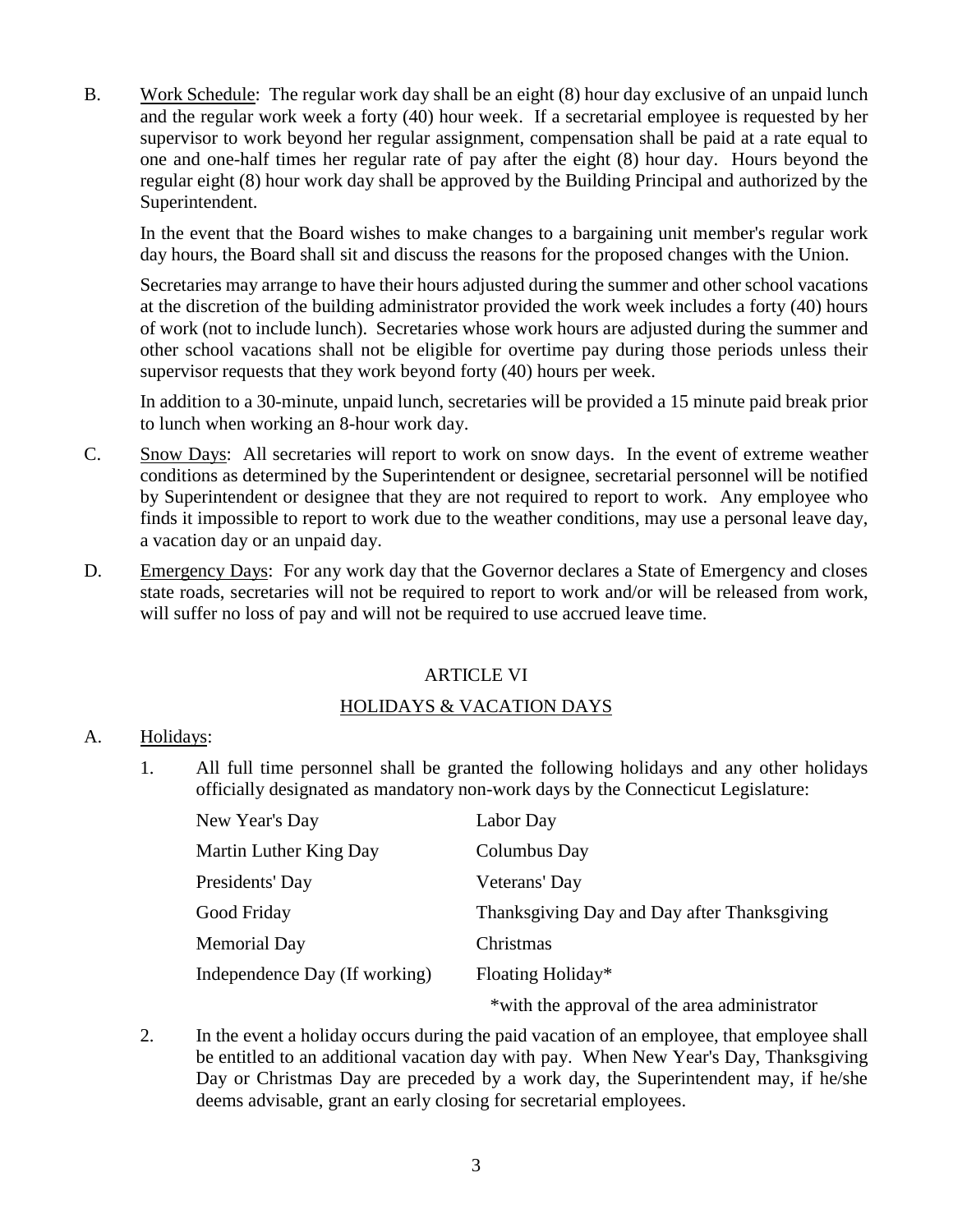- 3. Secretaries receiving their birthday as a holiday in the '95-'98 contract will continue to receive the day.
- B. Vacation:
	- 1. All full time employees shall be granted a two (2) week vacation with pay on their anniversary date after one year of service. Employees shall be granted a three (3) week vacation with pay on their anniversary date after five years of service. Employees shall be granted a four (4) week vacation with pay on their anniversary date after ten years of service. Employees shall be granted a five (5) week vacation with pay on their anniversary date after twenty years of service, pro rata accumulated vacation pay shall be granted to an employee in the event of termination of service.
	- 2. Requested dates for vacation leave, shall be granted when school is in session, with due consideration to the wishes of the employee, except that it may be deferred by the immediate supervisor so as not to conflict with emergency or peak loads of the department.
	- 3. Whenever there shall be a conflict in requested dates, preference shall be given to employees according to seniority within the department.
	- 4. Any full time secretary shall have the option to sell back up to five (5) days of her unused vacation time at the end of the anniversary year. However, with the approval of the Superintendent, an employee may carry over up to one week's vacation into the next anniversary year.

### ARTICLE VII

## LEAVE PROVISIONS

- A. Sick Leave: All full time secretarial employees shall be entitled to eighteen (18) days sick leave per year, accumulative to one hundred fifty (150) days.
- B. Personal Days: Three (3) personal days shall be granted per year by the Superintendent or building principal. Except in the case of an emergency, employees must request permission from their immediate supervisor to take such leave at least forty-eight (48) hours in advance.
- C. Funeral Days: Five (5) consecutive excused days including the day of the funeral shall be granted in the event of a death in the immediate family (Immediate family shall include: husband, wife, son, daughter, mother, father, sister, brother, any step family members of the preceding, or a person permanently residing in the employee's household). Three (3) consecutive excused days including the day of the funeral shall be granted for the death of a mother-in-law, father-in-law, grandparents, grandchildren, son-in-law, daughter-in-law, and sibling-in-law.
- D. Professional Days: All secretaries may apply on the form for leave and shall be allowed leave for Professional Days without loss of pay or benefits with the Superintendent's approval. If a request for a professional day is denied, a reason for denial shall be provided.
- E. Notwithstanding any contract language to the contrary, newly hired employees may not accumulate or use leave time during the sixty (60) workdays of their probationary employment period.
- F. The Board will set aside annually \$200 per employee for use as requested and approved for membership in a professional organization or attendance at pre-approve workshops.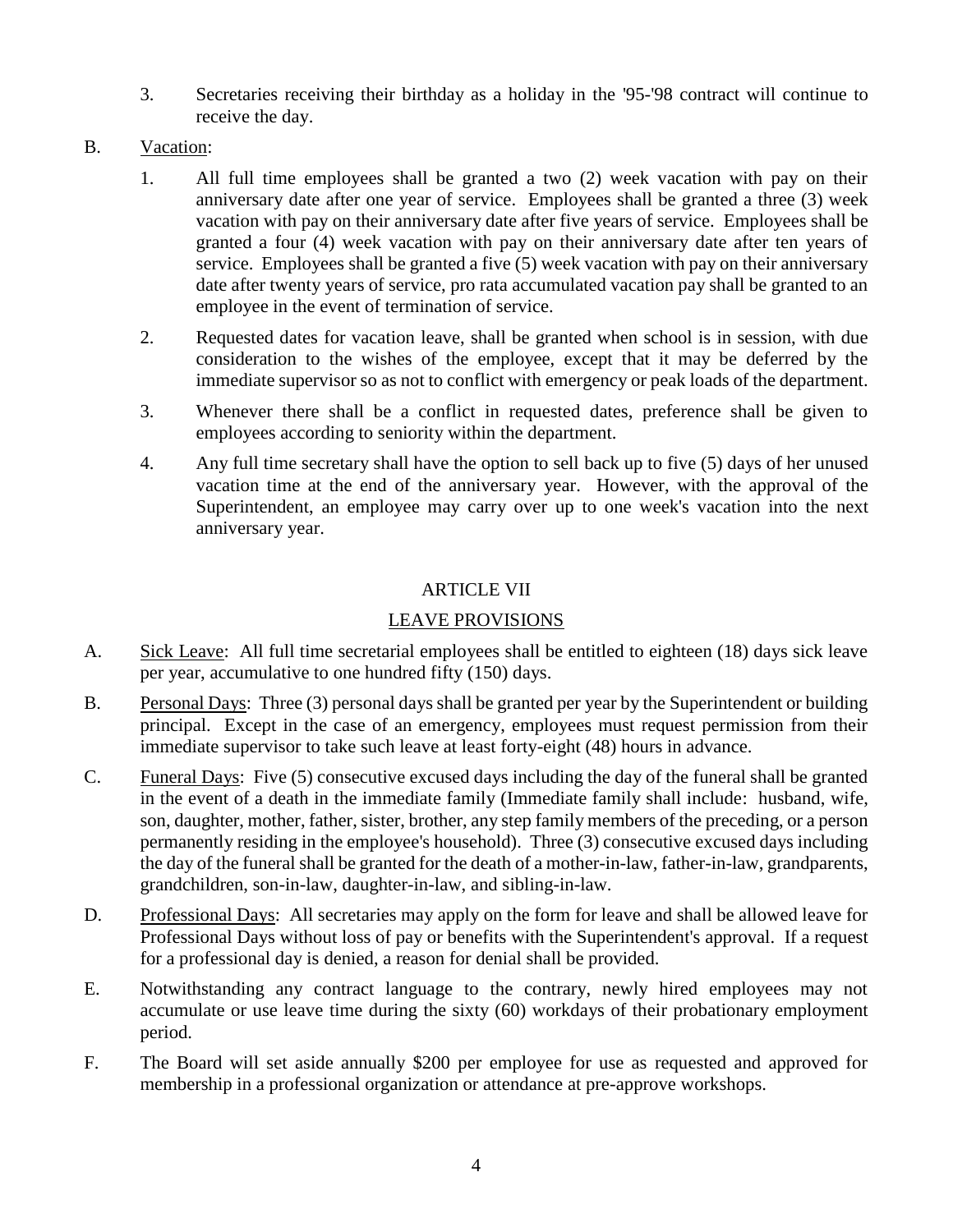#### ARTICLE VIII

#### GRIEVANCE PROCEDURE

A. Purpose: The purpose of this procedure is to secure, at the lowest possible administrative level, equitable solutions to the problems which may, from time to time, arise affecting the welfare or working conditions of members of the bargaining unit. Both parties agree that these proceedings shall be kept as informal and confidential as may be appropriate to any level of the procedure.

#### B. Definition:

- 1. "Grievance" shall mean a complaint brought by a grievant or the Union based upon an alleged violation or misinterpretation of a specific provision of this contract.
- 2. "Grievant" shall mean a member of this bargaining unit or a group of members of this bargaining unit similarly affected with respect to the alleged grievance.
- C. Procedure: Since it is important that grievances or disputes be processed as rapidly as possible, all grievances must be brought within twenty (20) days after the grievable matter was known or should have been known. If the grievance is not brought within the required timeframe the grievance shall be considered to have been waived. Failure to appeal a decision on a grievance to the next level within the required timeframe shall be considered acceptance of the last decision rendered, which will be final and binding. The number of days indicated at each level should be considered as maximum and every effort should be made to expedite the process. The time limit specified may, however, be extended by mutual agreement.
	- 1. Level One Principal or Immediate Supervisor

A member of the unit with a grievance or dispute shall first discuss it with his/her immediate supervisor or principal, either directly or through a Union representative, with the objective of resolving the matter informally. If the issue causing the grievance originated at the Superintendent's level, then the Union may file the grievance directly to the Superintendent at Level Two.

2. Level Two - Superintendent of Schools

(a) In the event that such aggrieved member of the unit is not satisfied with the disposition of his/her grievance at Level One, or in the event that no decision has been rendered within ten (10) working days after presentation of the grievance, he/she may file a written grievance with the Superintendent within five (5) work days after the decision at Level One or fifteen (15) work days after the grievance was presented.

(b) The Superintendent shall represent the administrator at this Level of the grievance procedure, within ten (10) work days after receipt of the written grievance by the Superintendent, the Superintendent shall meet with the aggrieved person in an effort to resolve it. The aggrieved person may be accompanied by a representative of the Union.

#### 3. Level Three - Board of Education

In the event that the aggrieved member of the unit is not satisfied with the disposition of his/her grievance at Level Two, then, within three (3) work days after the date a decision was rendered, or in the event no decision has been rendered, within ten (10) work days after he/she first met with the Superintendent, he/she may file a written grievance with the Board of Education indicating such dissatisfaction. Within ten (10) work days after receiving the written grievance, a Committee of the Board shall meet with the aggrieved member of the unit for the purpose of resolving the grievance. However, the ultimate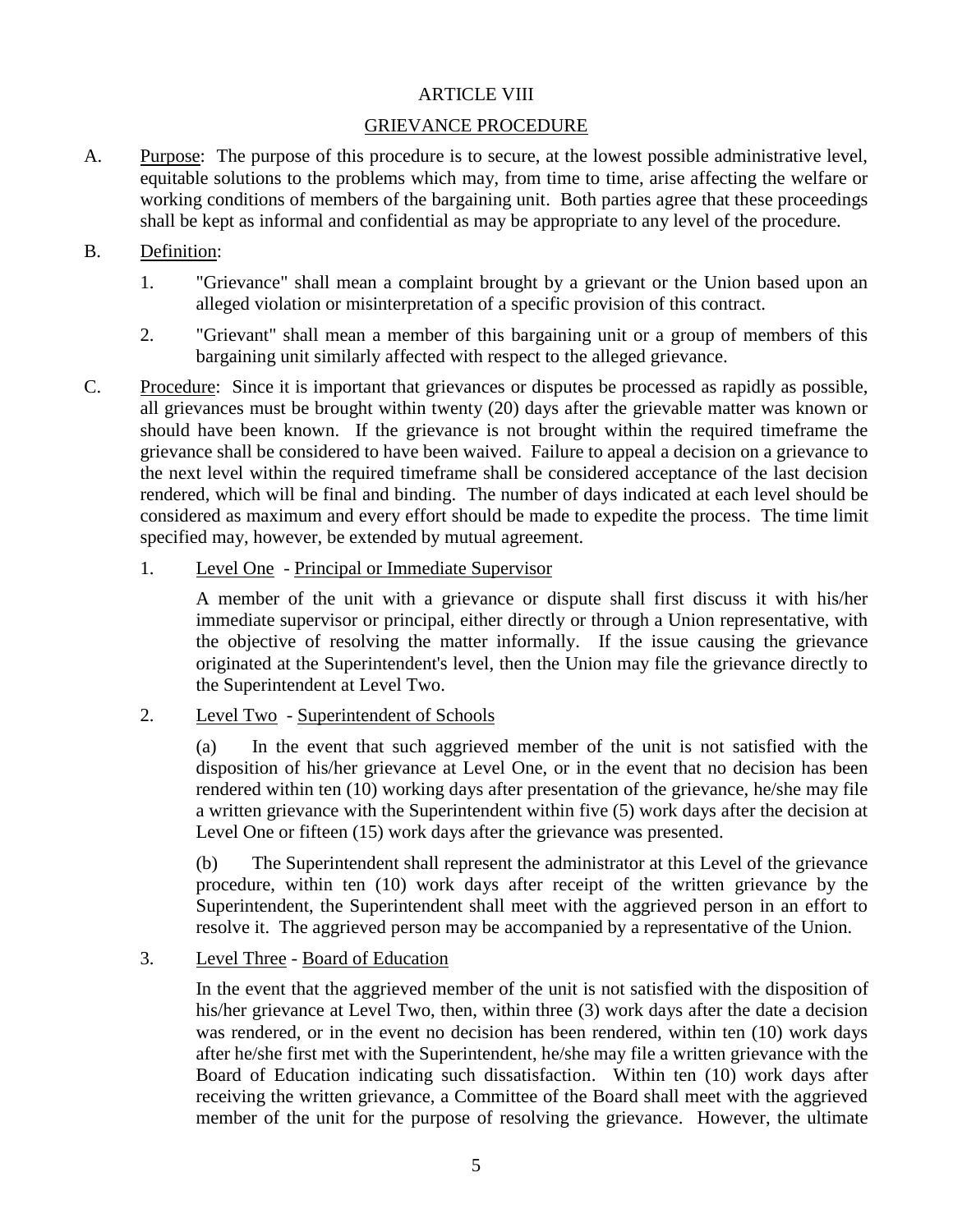decision on the grievance at Level Three shall be rendered by a quorum of the Board. The aggrieved person may be accompanied by a representative of the Union.

#### 4. Level Four - Impartial Arbitration

In the event that the aggrieved member of the unit is not satisfied with the disposition of the grievance at Level Three, or in the event no decision has been rendered within ten (10) work days after he/she first met with the Board Committee, the Union may submit the grievance within fifteen (15) work days to the American Arbitration Association (AAA), or, when the claim is less than four thousand dollars (\$4,000.00) to the Connecticut State Board of Mediation and Arbitration for a binding decision in accordance with their rules. The arbitrator shall be empowered to decide only those grievances based upon an alleged violation and/or misinterpretation of the specific terms of this Agreement. The arbitrator shall not have the power or authority to make decisions that are contrary to, inconsistent with, or modify, add, delete, disregard, or alter, in any way, the terms of this Agreement.

#### ARTICLE IX

#### DURATION

The provisions of this agreement shall be effective as of July 1, 2016 and shall continue and remain in full force and effect to and including June 30, 2019.

#### ARTICLE X

#### SAVINGS CLAUSE

In the event that any article, section or portion of this Agreement is declared illegal, then such specific article, section or portion specified to be illegal, shall be deleted from this contract. Unless specifically affected by any such deletion, all other articles, sections and portions shall remain effective.

#### ARTICLE XI

#### SEVERANCE PAY

For employees hired on or before Jun 30, 2013, upon honorable separation from service, all employees who have been employed for ten (10) or more years in the Plainfield School System shall receive payment for their accumulated sick leave which has been earned but not taken, not to exceed fifty days.

#### ARTICLE XII

#### DUES DEDUCTION

- A. All employees in the bargaining unit as set out in Article I who are members of the Union must pay monthly dues uniformly required of all Union members for the duration of the Agreement.
- B. All employees in the unit as set out in Article II who are not Union members, as a condition of continued employment, shall pay to the Union each month a service charge as a contribution toward the cost of administration of this Agreement. The amount of such service charge shall be equivalent to the proportionate costs of collective bargaining, grievance adjustment and contract administration which is equivalent to the amount uniformly required of Union members.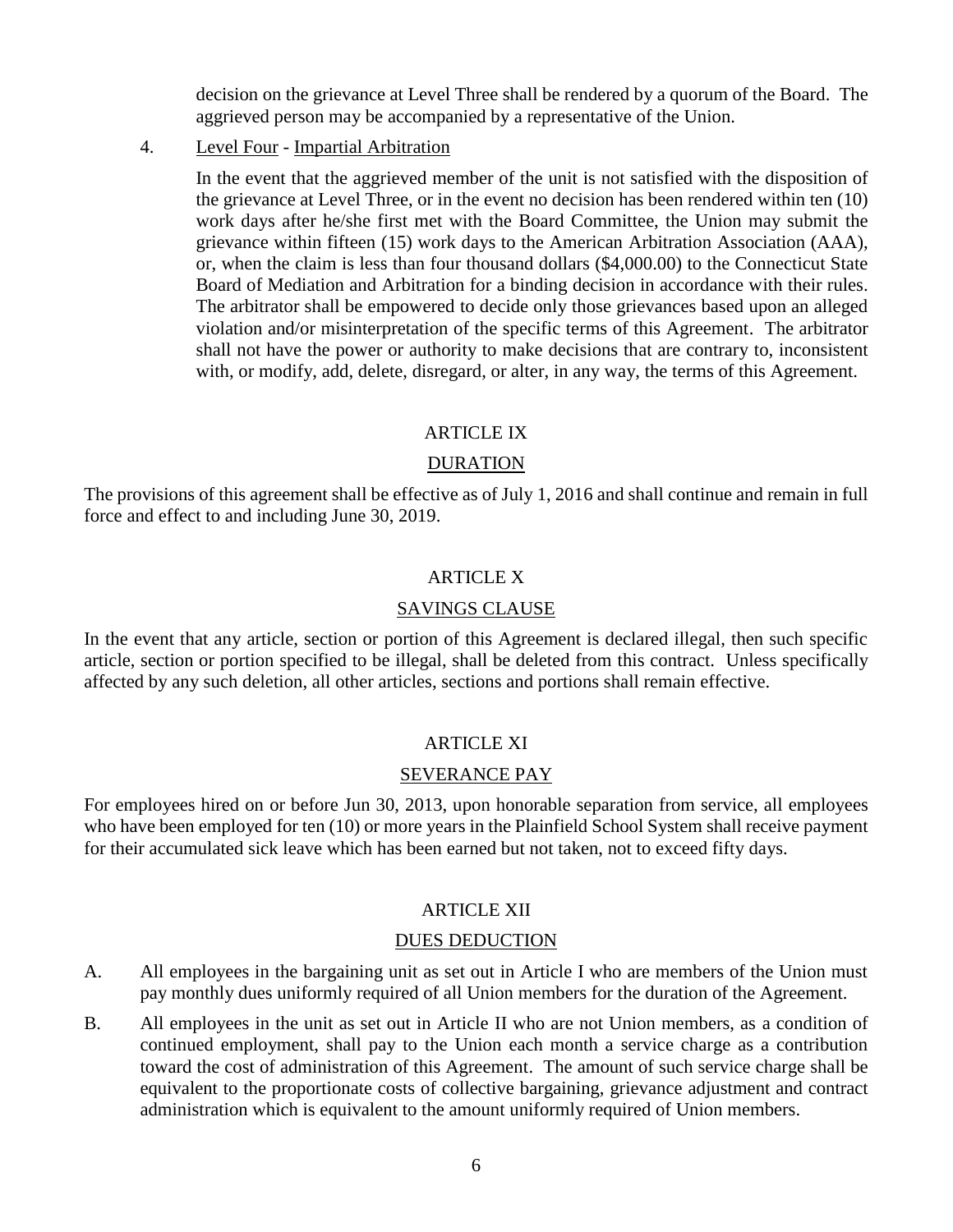- C. The Board will deduct from the pay of each employee, from whom it receives an authorization to do so, the Union's annual membership fee. These bi-weekly deductions shall be made in twelve (12) monthly installments and sent directly to CSEA SEIU Local 2001, 760 Capitol Ave., Hartford, Connecticut 06106. The Union agrees to defend, indemnify and hold harmless the Board of Education in connection with litigation arising out of the deduction made pursuant to this paragraph.
- D. The Union agrees to indemnify and to hold the Board harmless against any and all claims, demands, lawsuits, or other forms of liability including reasonable attorneys' fees that shall or may arise out of or by reasons of, action taken by the Board for the purpose of complying with the provisions of this Article.
- E. The Employer shall provide the Union with a list of members and agency fee payers.

#### ARTICLE XIII

#### UNION RIGHTS

- A. The Union may call meetings on school property before or after the work day or when the school is not in session providing such meetings do not conflict with other scheduled Town or Board activities or programs, and conform to applicable district policies and procedures including but not limited to policies regarding pertaining to safety and security and facilities use.
- B. The Employer shall provide bulletin board space in each building for the purposes of Union business.
- C. As part of scheduled professional development, the Board shall schedule a one (1) hour Union Orientation, without loss of pay. The Employer shall release one representative, without loss of pay, without loss of seniority, to conduct such orientations.

#### ARTICLE XIV

#### LAYOFF/RECALL

In the event of a layoff, the employee who has the least seniority will be laid off first. Seniority shall be defined as an employee's continuous service within the secretaries' bargaining unit. For employees hired in the secretaries' bargaining unit on or before June 30, 2013, continuous time served with the Board in any of the other bargaining units shall be counted towards retirement and vacation time earned. For employees hired on or after July 1, 2013, eligibility for retirement benefits and vacation time shall be based on an employee's continuous service within the secretaries' bargaining unit, unless the employee was a previous employee for the Board immediately prior to employment as a secretary in another bargaining unit (with no break in service), and was eligible for retirement benefits and vacation time as an employee in the prior bargaining unit. Employees who had previously enjoyed these benefits in the prior Board position shall carry over years of service from the prior position of the purpose of calculating eligibility in the secretaries' bargaining unit. The Board shall send an updated seniority list to the Union by October 1st of each school year.

An employee who is laid off who leaves his/her address with the Superintendent's office shall have recall rights to any newly created or vacant position for which he/she is qualified for a period of one (1) year from the date of layoff. An employee who declines a recall offer relinquishes any further recall rights.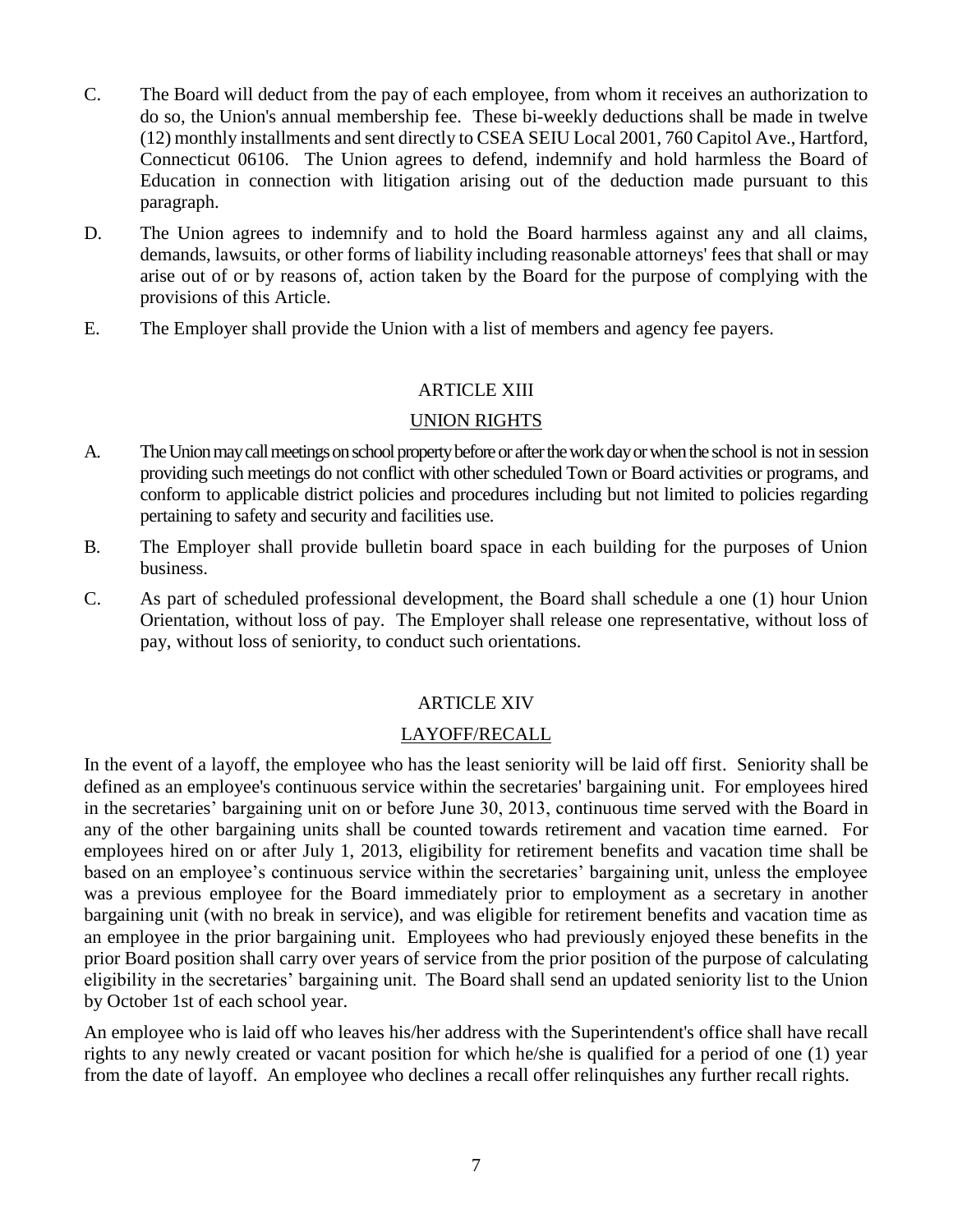#### ARTICLE XV

#### **PENSION**

Eligible full time employees hired on or before June 30, 2013 shall be eligible to participate in the Town's Pension Plan. Employees hired on or after July 1, 2013 shall be eligible to participate in the Town's Defined Contribution Plan.

#### ARTICLE XVI

#### FAMILY & MEDICAL LEAVE

Maternity leave shall be provided in accordance with CGS 46a-60, Section 7. See Appendix B.

#### ARTICLE XVII

#### PERSONNEL FILE

In accordance with Board Policy (GBL), adopted 9/14/94, employees are entitled to review the contents of their personnel file. An employee will sign an acknowledgment that he/she has been shown a copy of a derogatory record put in his/her personnel file. Such signature merely indicates that he/she has read the material; it does not indicate agreement or disagreement with the contents.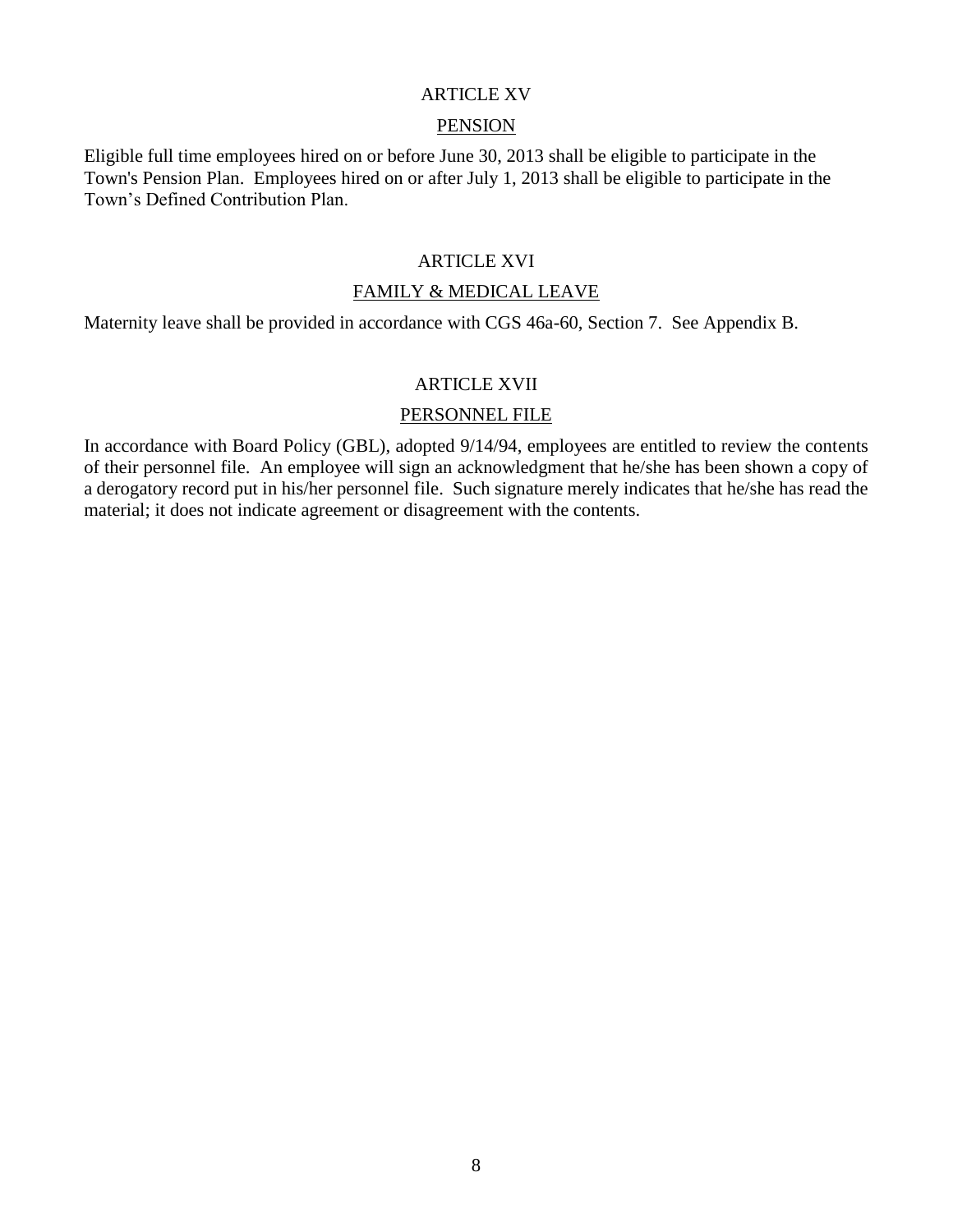#### ARTICLE XVIII

# SIGNATURE BLOCK

IN WITNESS WHEREOF, the parties hereunto set their hands and seals this 30<sup>th</sup> day of June, 2016.

# PLAINFIELD BOARD OF EDUCATION

By

PLAINFIELD SECRETARIES CHAPTER

By

CSEA SEIU LOCAL 2001

By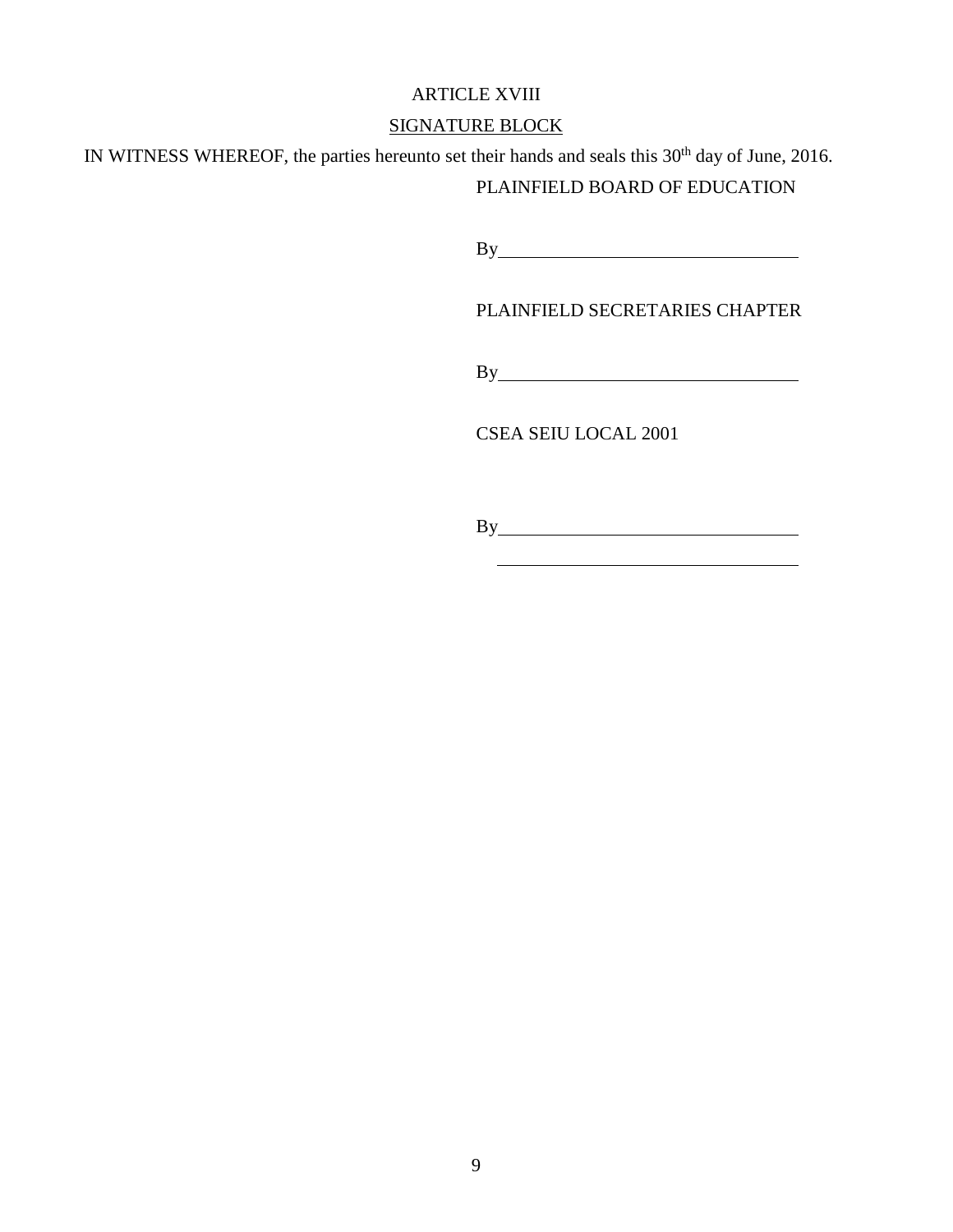# APPENDIX A SALARY SCHEDULE

|                      | 2016-17 | 2017-18 | 2018-19 |
|----------------------|---------|---------|---------|
| $0 - 12$ months      | \$18.50 | \$18.50 | \$19.50 |
| After 1 year         | \$19.50 | \$19.50 | \$20.00 |
| After 2 years        | \$20.50 | \$20.50 | \$21.00 |
| After 3 years        | \$22.00 | \$22.55 | \$23.11 |
| Note: Top Step Raise | 1%      | 2.5%    | 2.5%    |

All new employees that are hired shall be placed no higher than Step #1 Step movement occurs on the employee's anniversary date.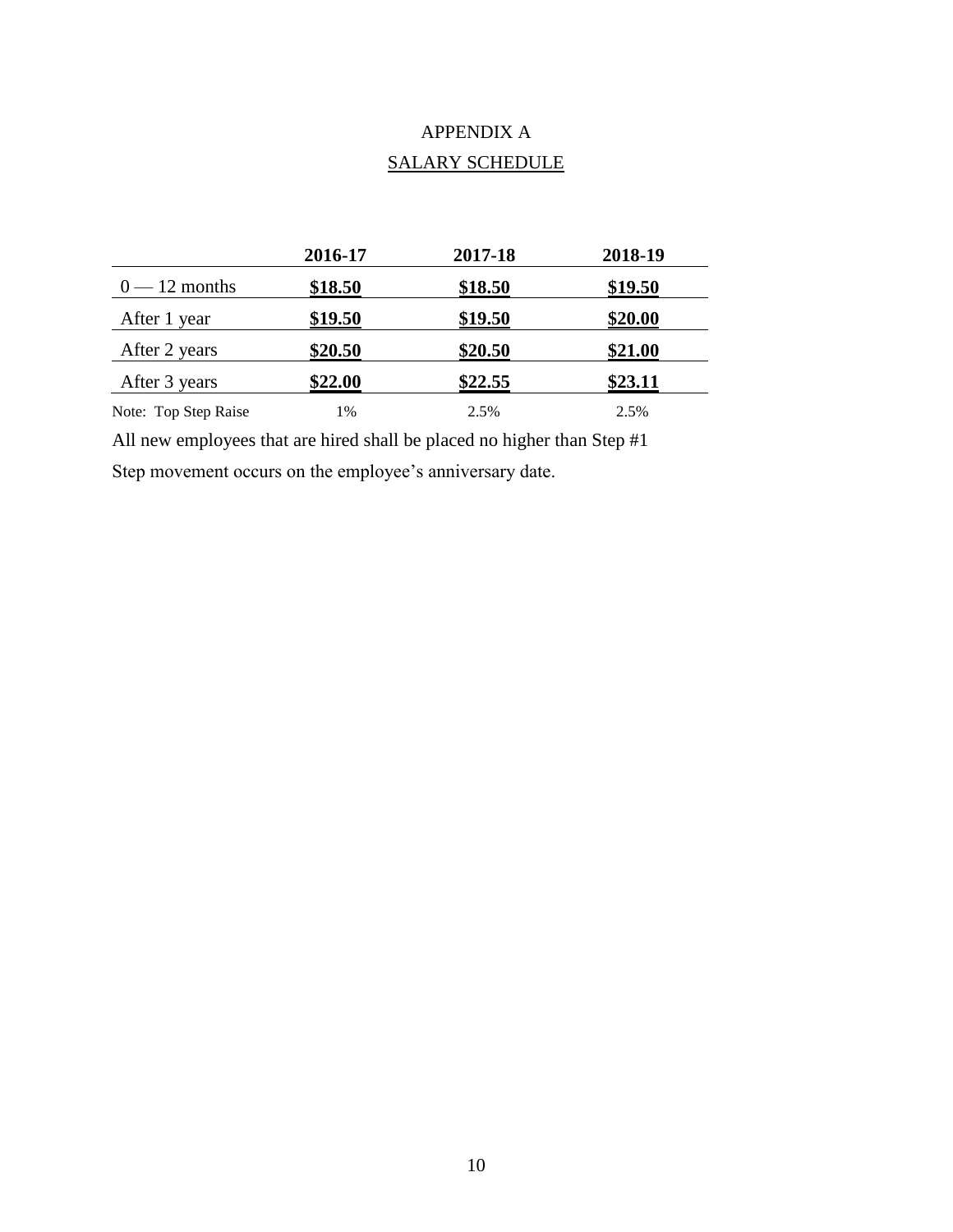#### APPENDIX B

#### MATERNITY LEAVE LAW

CGS Sec. 46A-60 Discriminatory employment practices prohibited.

(a) It shall be a disciplinary practice in violation of this section:

(7) For an employer, by the employer or the employer's agent: (A) To terminate a woman's employment because of her pregnancy; (B) to refuse to grant to that employee a reasonable leave of absence for disability resulting from her pregnancy; (C) to deny to that employee, who is disabled as a result of pregnancy, any compensation to which she is entitled as a result of the accumulation of disability or leave benefits accrued pursuant to plans maintained by the employer; (D) to fail or refuse to reinstate the employee to her original job or to an equivalent position with equivalent pay and accumulated seniority, retirement, fringe benefits and other service credits upon her signifying her intent to return unless, in the case of a private employer, the employer's circumstances have so changed as to make it impossible or unreasonable to do so; (E) to fail or refuse to make a reasonable effort to transfer a pregnant employee to any suitable temporary position which may be available in any case in which an employee gives written notice of her pregnancy to her employer and the employer or pregnant employee reasonably believes that continued employment in the position held by the pregnant employee may cause injury to the employee or fetus; (F) to fail or refuse to inform the pregnant employee that a transfer pursuant to subparagraph (E) of this subdivision may be appealed under the provisions of this chapter; or (G) to fail or refuse to inform employees of the employer, by any reasonable means, that they must give written notice of their pregnancy in order to be eligible for transfer to a temporary position.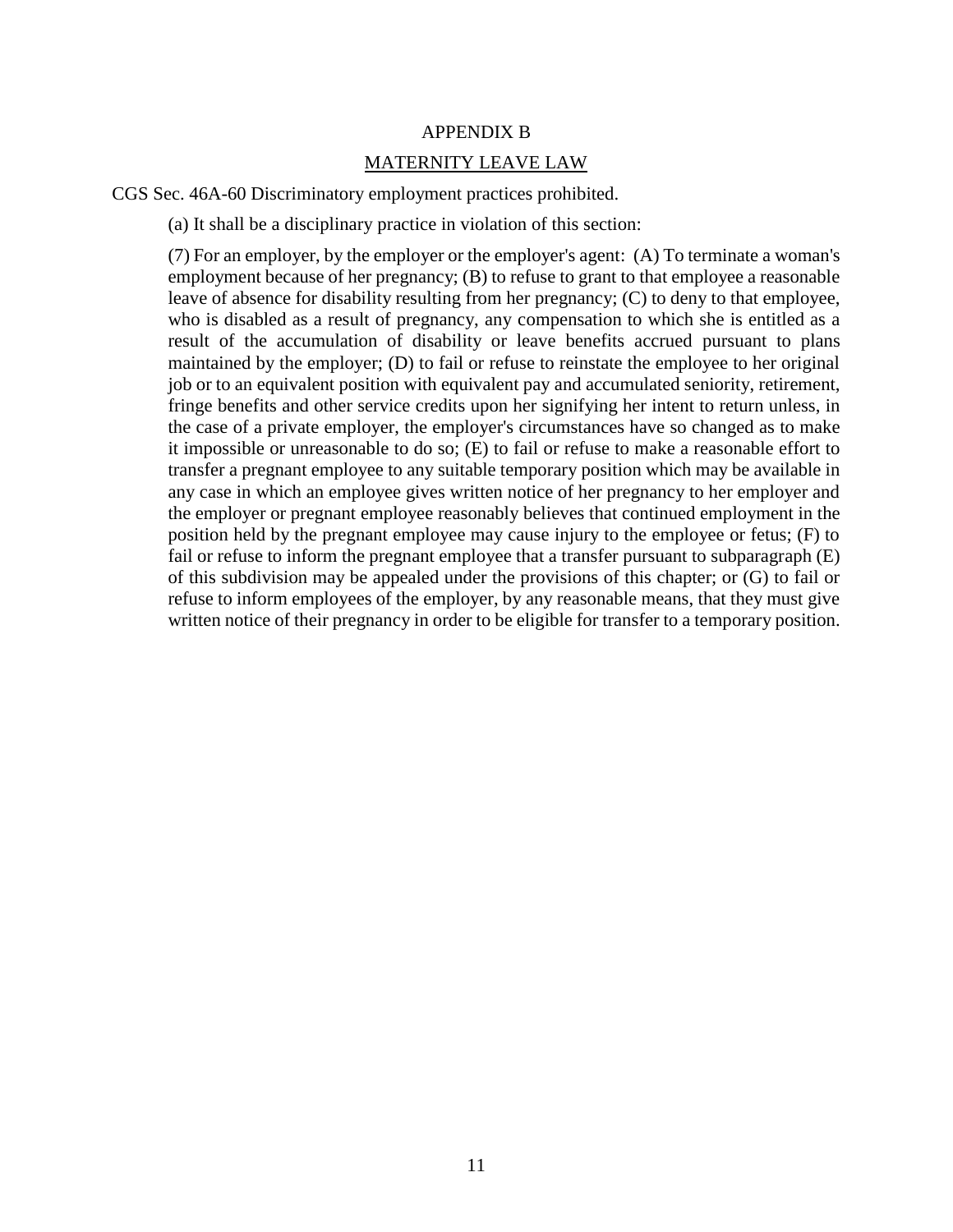# APPENDIX C

# INSURANCE PROGRAMS

# (For informational purposes only/Master contracts available at the BOE)

|                | <b>PPO PLAN</b>                                                                                              |
|----------------|--------------------------------------------------------------------------------------------------------------|
| <b>BENEFIT</b> | in-network & out-of-network benefits                                                                         |
|                | In-network services subject to co-pays. Out-<br>of-network services subject to deductible and<br>coinsurance |
|                | In-network co-pays:                                                                                          |
|                | \$20 co-pay Office Visit                                                                                     |
|                | \$100 co-pay Emergency Room                                                                                  |
|                | \$100 co-pay outpatient surgery                                                                              |
|                | \$50 co-pay Urgent Care Center                                                                               |
|                | \$500 co-pay Hospital Admission                                                                              |
|                | Unlimited lifetime maximum                                                                                   |
| Cost shares    | Out-of-network:                                                                                              |
|                | Deductible - \$200/\$400/\$500                                                                               |
|                | Coinsurance $-80\%$ to                                                                                       |
|                | \$4,000/\$8,000/\$10,000                                                                                     |
|                | Out-of-pocket maximum -                                                                                      |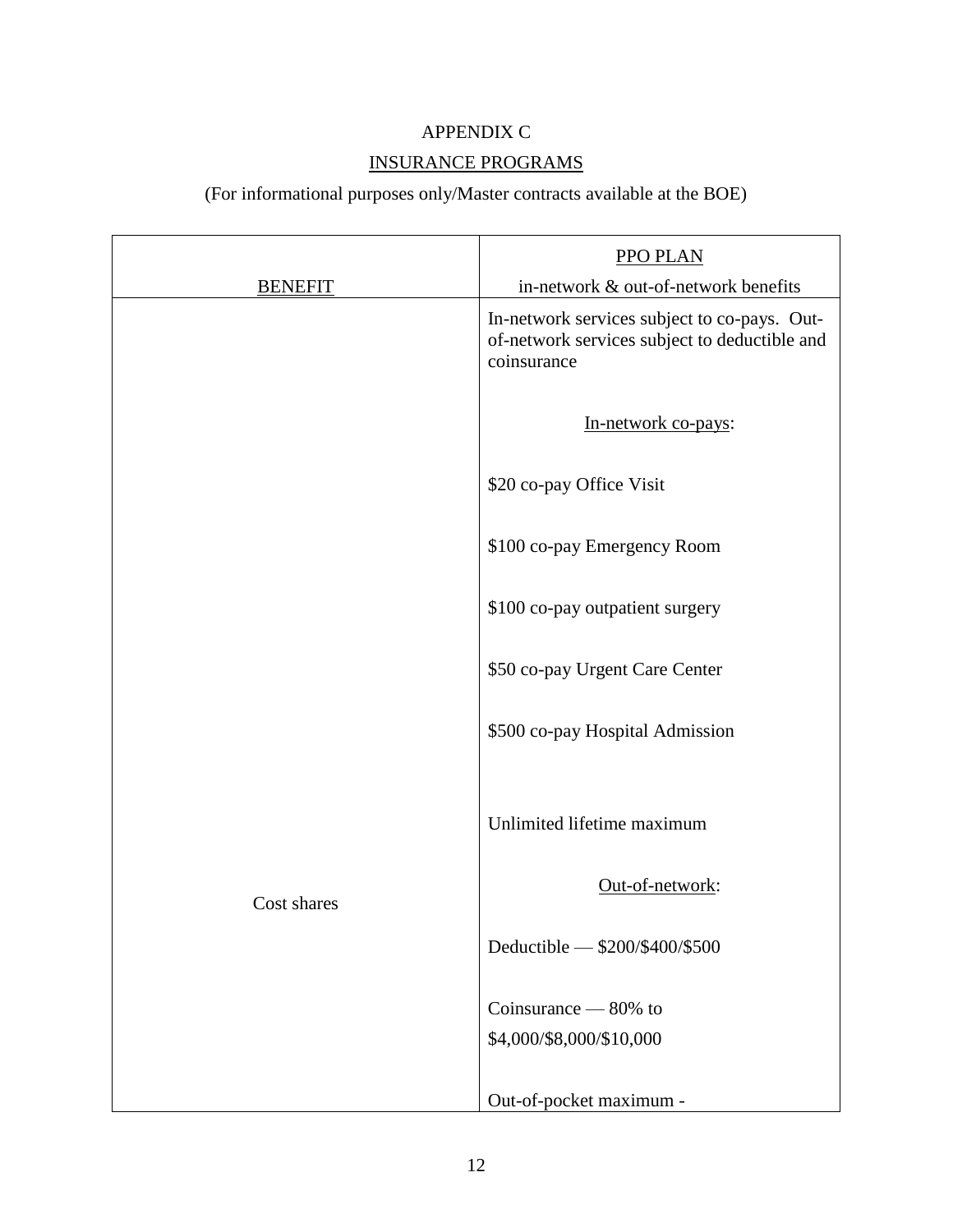|                                                 | PPO PLAN                                                                                                                      |
|-------------------------------------------------|-------------------------------------------------------------------------------------------------------------------------------|
| <b>BENEFIT</b>                                  | in-network & out-of-network benefits                                                                                          |
|                                                 | \$1,000/\$2,000/2,500                                                                                                         |
|                                                 | \$1,000,000 lifetime maximum out-of<br>network                                                                                |
|                                                 |                                                                                                                               |
| <b>Preventive Care</b>                          |                                                                                                                               |
| Pediatric                                       | \$0 co-pay in-network                                                                                                         |
|                                                 | Covered according to age-based schedule                                                                                       |
| Adult                                           | \$0 co-pay in-network<br>Covered according to age-based schedule                                                              |
| Vision                                          | \$0 co-pay in-network<br>Covered once every 2 years                                                                           |
| Hearing                                         | \$0 co-pay in-network Covered once every 2<br>years. Screening part of routine physical<br>exam                               |
| Gynecological                                   | \$0 co-pay in-network<br>Covered once per year                                                                                |
| <b>Medical Services</b>                         |                                                                                                                               |
| Medical Office Visit                            | \$20 co-pay in-network                                                                                                        |
| Outpatient PT/OT/Chiropractic/Speech<br>Therapy | \$0 co-pay in-network<br>Covered up to 50 combined treatments<br>per member per calendar year<br>Subject to medical necessity |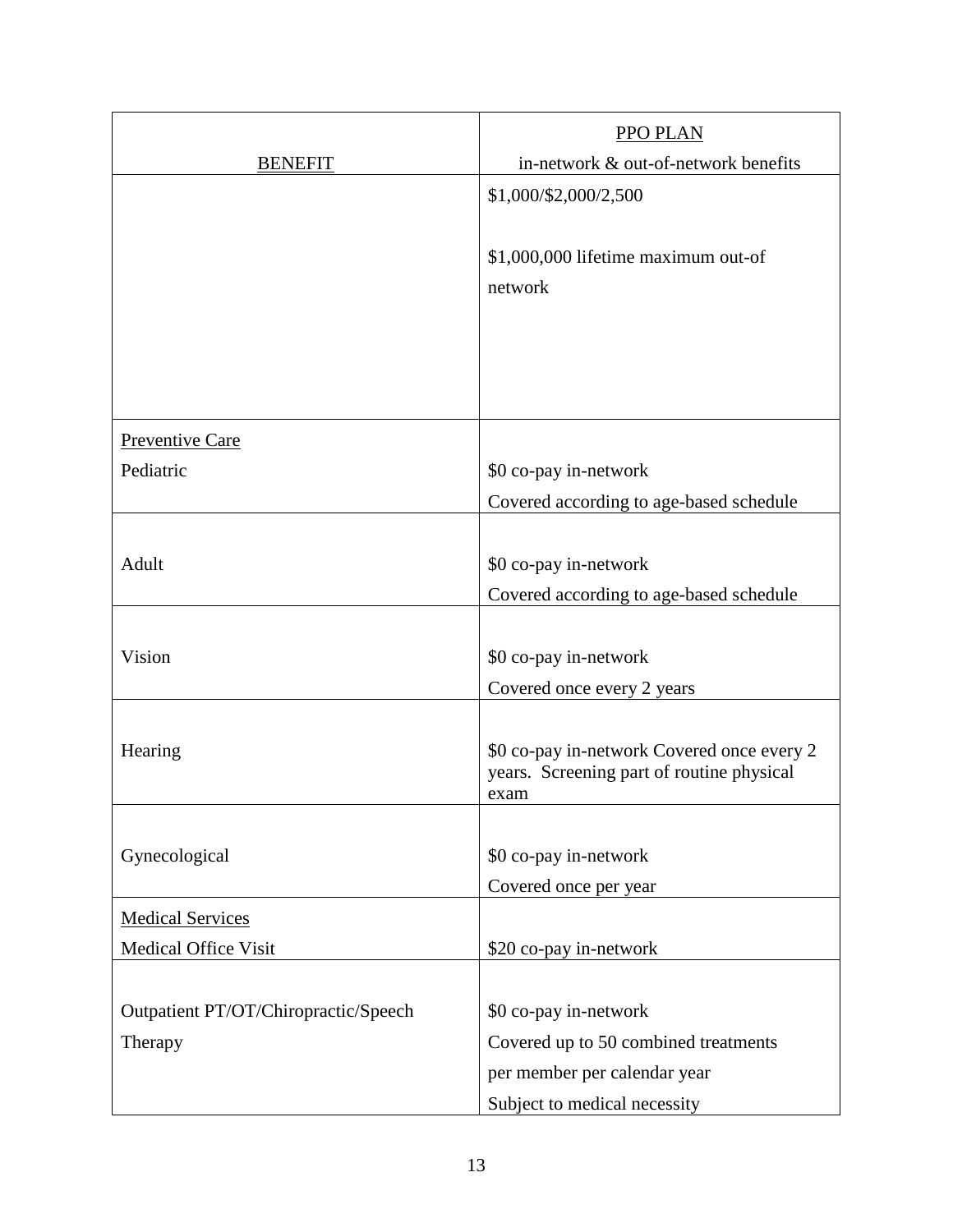|                                                       | <b>PPO PLAN</b>                                                                      |
|-------------------------------------------------------|--------------------------------------------------------------------------------------|
| <b>BENEFIT</b>                                        | in-network & out-of-network benefits                                                 |
| <b>Allergy Services</b>                               | \$20 co-pay in-network for office visits and<br>testing.<br>No co-pay for injections |
|                                                       | Maximum benefit 80 visits in 3 years                                                 |
| Diagnostic Lab & X-ray                                | Covered                                                                              |
| <b>Inpatient Medical Services</b>                     | Covered                                                                              |
| <b>Inpatient Medical Services</b>                     | Covered                                                                              |
| <b>Surgery Fees</b>                                   | Covered                                                                              |
| <b>Office Surgery</b>                                 | Covered                                                                              |
| <b>Outpatient MH/SA</b>                               | \$20 co-pay in-network                                                               |
| <b>Emergency Care</b>                                 |                                                                                      |
| <b>Emergency Room</b>                                 | \$100 co-pay (waived if admitted)                                                    |
| <b>Urgent Care</b>                                    | \$50 co-pay. Urgent care network must be<br>utilized for coverage                    |
| Ambulance                                             | Covered                                                                              |
| <b>Inpatient Hospital</b>                             | Note: All Hospital                                                                   |
| General/Medical/Surgical/Maternity (Semi-<br>private) | \$500 co-pay-in-network                                                              |